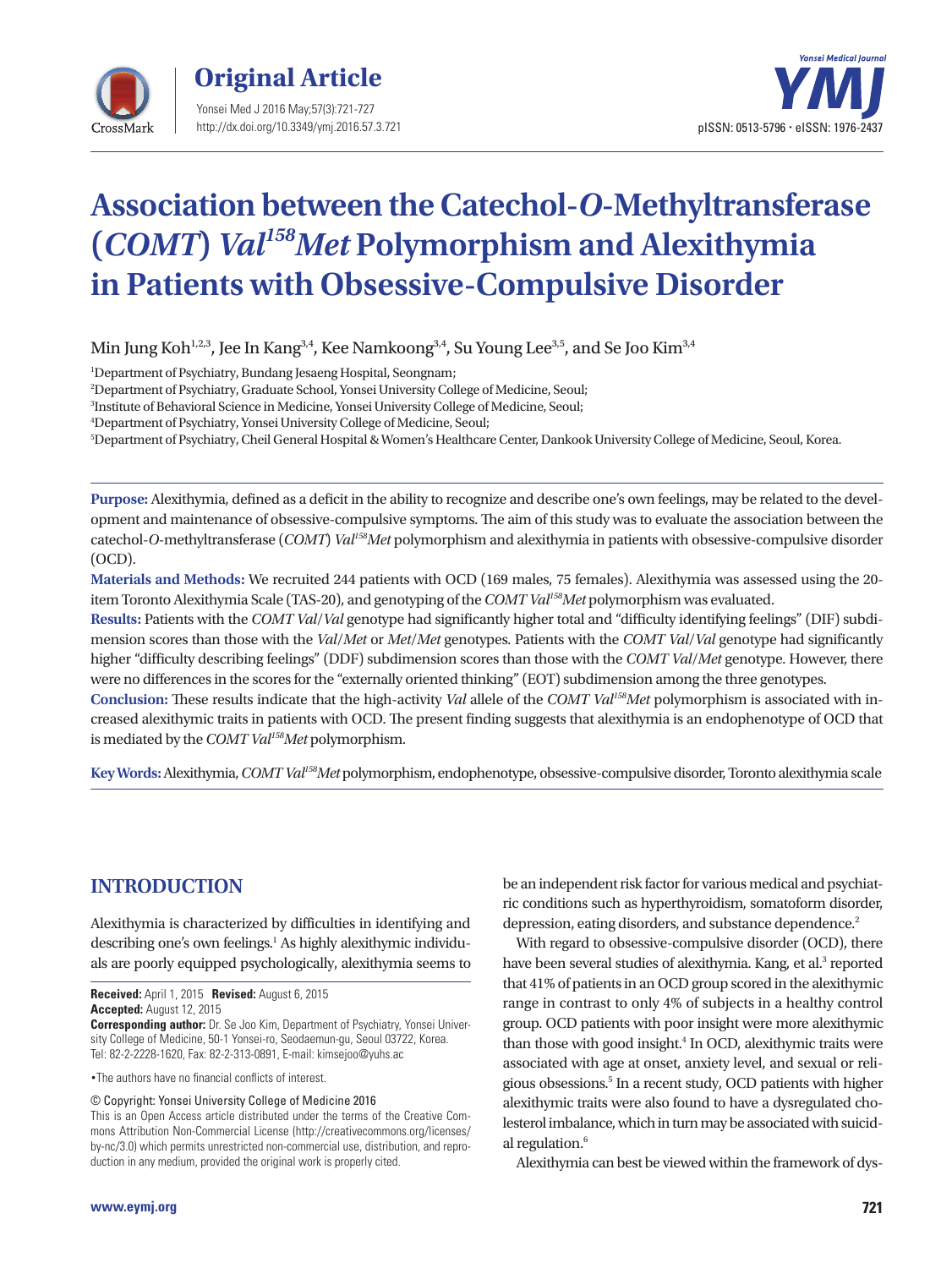functional emotion regulation and recognition.<sup>7</sup> Although the cause of alexithymia remains unclear, there are several lines of evidence suggesting the involvement of genetic influences. A family study showed that alexithymic characteristics demonstrated significant intrafamilial associations in a normal population.<sup>8</sup> Large-scale twin studies showed that genetic factors could account for 30–42% of the individual variations of alexithymia.9,10 One recent study consisting of 1444 twin pairs reported that individual variations of alexithymia were shaped by both genetic and environmental factors.<sup>11</sup> In addition, although still very limited, a small number of studies have suggested that specific genetic variants of several candidate genes, including those encoding the serotonin transporter, brain-derived neurotrophic factor (BDNF), and dopamine receptor D2 (DRD2), may exert influence on alexithymic traits.12,13

Despite the existing controversies, many neuroimaging studies suggest that various brain areas, particularly those involved in emotional processing including the limbic area [anterior cingulate cortex (ACC), anterior insula, and amygdala] and prefrontal cortex (medial and orbitofrontal cortices), might be associated with alexithymia.<sup>14</sup> These brain circuits are subject to dopamine (DA) neurotransmission, which reportedly modulates cognitive and emotional processes.15 Considering that catechol-*O*-methyltransferase (*COMT*) is a major metabolizing enzyme of DA that is mainly located in prefrontal and temporal cortical structures,16 the *COMT* gene is an attractive candidate gene for alexithymia. A common polymorphism in the *COMT* gene is *Val158Met* (rs4680), where methionine (*Met*) is substituted for valine (*Val*). The *Val* variant has enzymatic activity that is 3–4 times higher than the activity in *Met* carriers.17 Therefore, *Met* carriers have higher cortical concentrations of DA, and a number of imaging studies have reported that the *COMT Val158Met* polymorphism can influence emotional processing.18-20

The aim of this study was to investigate the influence of the *COMT Val158Met* genotype on alexithymia, particularly in patients with OCD. Many of the previous genetic studies on alexithymia recruited participants only from the normal population, thus limiting such studies due to the narrow variability in the alexithymic scores, which in turn reduced their power to detect differences.<sup>21</sup> Therefore, using samples with a larger variability in alexihtymia would be more advantageous. Currently, only a small number of studies have been reported regarding the association between alexithymia and the *COMT Val158Met* polymorphism in healthy populations $22$  or in patients with various mental disorders,<sup>23</sup> and none of these studies involved OCD patients. Hence, we investigated the relationship between *COMT Val158Met* polymorphism and alexithymic traits in patients with OCD, which presumably show more variability in alexithymia. In addition, because alexithymia is heritable,<sup>9,10</sup> it might be a candidate endophenotype for OCD. Therefore, elucidating the influence of the *COMT* on alexithymic traits may be helpful in identifying predisposing genes for OCD.

# **MATERIALS AND METHODS**

## **Participants**

We recruited 244 Korean patients (169 males, 75 females, mean age 30.27±10.76 years) from the OCD clinic at Severance Hospital, Yonsei University Health System, which is a tertiary referral hospital in Korea. The primary diagnoses of OCD and other comorbid psychiatric conditions in patients were determined based on the patient version of the Structured Clinical Interview for the Diagnostic and Statistical Manual of Mental Disorders, 4th Edition, $24$  assessed by a trained psychiatrist (S. J. Kim). Exclusion criteria for OCD patients demanded the absence of significant medical or neurologic illness and any other Axis I disorders except for comorbid major depressive disorder (MDD). All patients were in different stages of OCD with differing degrees of severity, and all patients were taking psychotropic medications (mainly selective serotonin reuptake inhibitors and/or low-dose benzodiazepines). All participants gave written informed consent prior to beginning the study. The study protocol was approved by the Institutional Review Board of Severance Hospital.

## **Measures**

## *Assessment of alexithymia*

The degree of each patient's alexithymia was measured using the 20-item Toronto Alexithymia Scale (TAS-20), a self-report questionnaire that utilized a five-point Likert-type scale.<sup>25,26</sup> The TAS-20 comprised three subdimensions: 1) difficulty identifying feelings (DIF) seven items, 2) difficulty describing feelings (DDF) five items, and 3) externally oriented thinking (EOT) eight items. All participants completed the Korean version of the TAS-20.<sup>27</sup>

#### *Measures of clinical symptoms*

The severities of the patients' OCD symptoms were evaluated using the Yale-Brown obsessive compulsive scale (Y-BOCS).28 Levels of depressive symptoms were assessed using the Montgomery-Åsperg Depression Rating Scale (MADRS).29

## **Genotyping**

Peripheral blood samples were obtained from each subject, and genomic DNA was extracted from the leukocytes. Genotyping of the *COMT Val158Met* polymorphism was performed via a single-base primer extension assay using the ABI PRISM SNaPShot Multiplex kit (ABI, Foster City, CA, USA). The forward and reverse primer pairs used for the SNaPshot assay were 5'-ATCAACCCCGACTGTGCC-3' (forward) and 5'-CTTTTTC CAGGTCTGACAACG-3' (reverse).

## **Statistical analyses**

A Pearson correlation analysis was conducted to examine the relationships among TAS-20 total and subdimension scores, Y-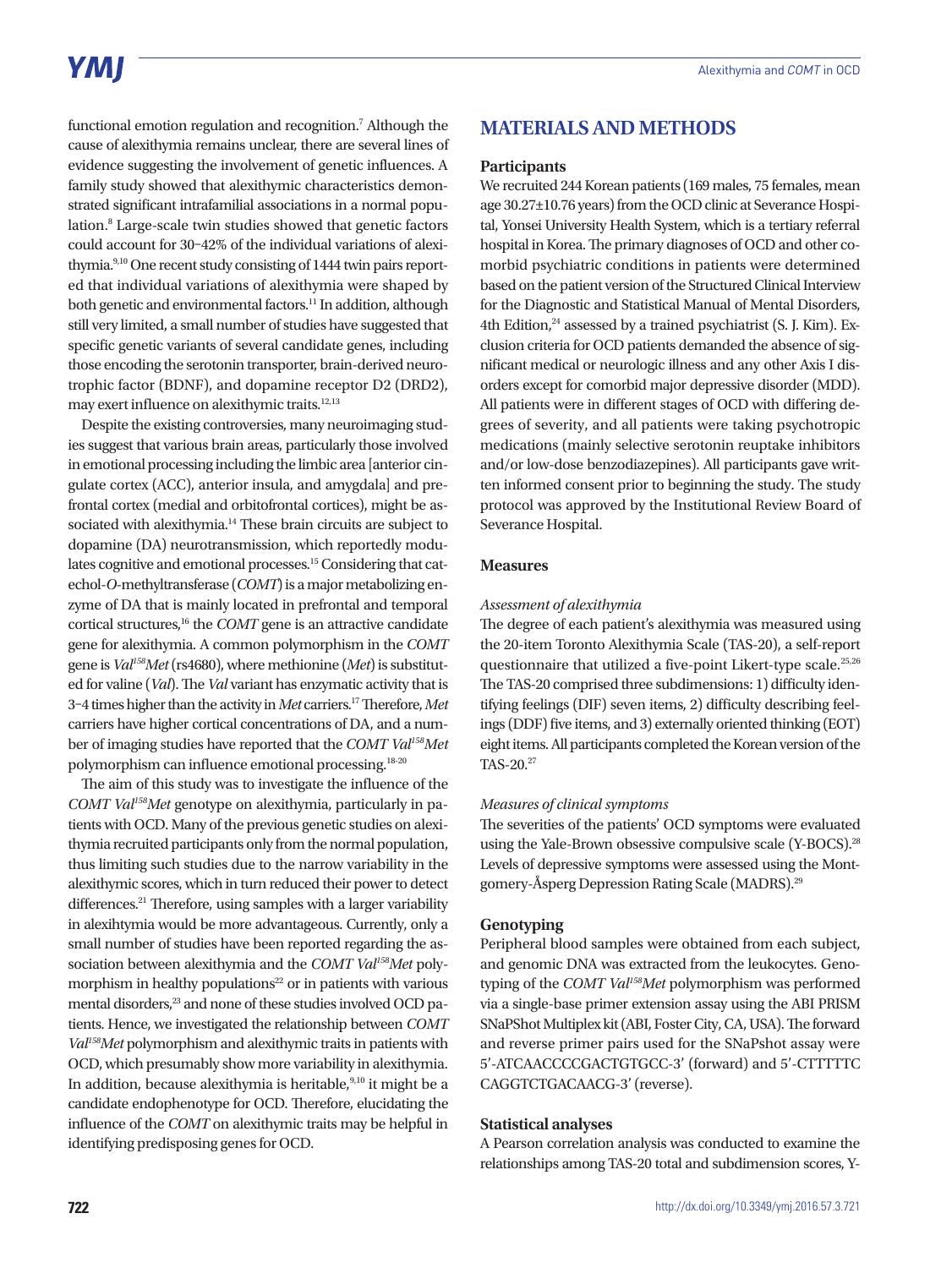BOCS, MADRS, and age. Multivariate analyses of covariance (MANCOVAs) were computed using the total score and three subdimension scores of the TAS-20 as the dependent variables and the genotypes (*Val*/*Val*, *Val*/*Met*, and *Met*/*Met*) as fixed factors, with the potential confounding factors (Y-BOCS, MADRS, and age) as the covariates to detect the genetic influence of the *COMT Val158Met* polymorphism. Post-hoc analyses were performed using the Bonferroni method. Significance levels were set at *p*<0.05. All tests were two-tailed. All statistical analyses were performed using SPSS 19.0 for Windows (SPSS Inc., Chicago, IL, USA).

## **RESULTS**

The demographic and clinical characteristics of the patients in this study are presented in Table 1. The frequency of the *COMT Val158Met* polymorphism was 53.7% (n=131) for the *Val*/*Val*  genotype, 38.5% (n=94) for the *Val*/*Met* genotype, and 7.8% (n=19) for the *Met*/*Met* genotype. This distribution was similar to previous Korean reports<sup>30</sup> and was in accordance with the Hardy-Weinberg equilibrium  $(\chi^2=0.139; p=0.710)$ . There were no differences in the total and subdimension scores of the TAS-20 between male and female OCD patients (F=1.265; df=3, 172; *p*=0.288; data not presented). The total and DIF scores of the TAS-20 were correlated with Y-BOCS (all  $p<0.01$ ), MADRS (all *p*<0.01), and age (*p*<0.05 and *p*<0.01, respectively). The DDF score was correlated with age ( $p$ <0.01); however, the EOT score was not correlated with those variables (Table 2). Therefore, we included Y-BOCS, MADRS, and age as covariates in subsequent analyses.

A three-way MANCOVA revealed a main effect of the *COMT Val158Met* polymorphism on the total and subdimension scores of the TAS-20 (F=2.305; df=6, 468; *p*=0.033) (Table 3). Patients with the *COMT Val*/*Val* genotype had significantly higher total and DIF subdimension scores on the TAS-20 than those with the *Val*/*Met* or *Met*/*Met* genotypes (*p*<0.05 for all comparisons). Patients with the *COMT Val*/*Val* genotype had significantly higher DDF subdimension scores than those with the *COMT Val*/*Met* genotype (*p*<0.05). However, there was no statistically significant association between the different *COMT Val158Met* genotypes and the patients' EOT scores.

In addition, we compared the demographic, clinical, and alexithymic characteristics and the genotype between OCD patients without MDD and those with MDD. There were no differences in mean age, sex, or *COMT Val158Met* genotype distributions between the two groups. However, OCD subjects without MDD had significantly lower Y-BOCS, MADRS, TAS-20 total, DIF, and DDF scores than OCD subjects with MDD (Table 4). Given these differences, we analyzed the influences of *COMT Val158Met* genotypes on the TAS-20 in OCD patients after excluding those with comorbid MDD. A three-way MANCOVA revealed a main effect of the *COMT Val158Met* polymorphism

on the total and subdimension scores of the TAS-20 (F=2.132; df=6, 334; *p*=0.049) (Table 5). The subjects with the *COMT Val*/ *Val* genotype had significantly higher total TAS-20 scores than those with the *Val*/*Met* genotype (*p*=0.018) and also tended to have higher total TAS-20 scores than those with the *Met*/*Met* genotype (*p*=0.062). The subjects with the *COMT Val*/*Val* genotype had significantly higher DIF subdimension scores than those with the *Val*/*Met* or *Met*/*Met* genotypes (*p*<0.05 for all comparisons). Subjects with the *COMT Val*/*Val* genotype had significantly higher DDF subdimension scores than those with the *COMT Val*/*Met* genotype (*p*=0.037). However, there was no statistically significant association between the different *COMT Val158Met* genotypes and the patients' EOT scores.

**Table 1.** Demographic and Clinical Characteristics of the Sample (n=244)

| <b>Variable</b>              | <b>Mean (SD)/n (%)</b> |  |
|------------------------------|------------------------|--|
| Sex                          |                        |  |
| Male                         | 169 (69.30)            |  |
| Age (yrs)                    | 30.27 (10.76)          |  |
| Onset age (yrs)              | 18.76 (9.21)           |  |
| Education (yrs)              | 13.02 (3.07)           |  |
| Y-BOCS total score           | 21.81 (6.46)           |  |
| <b>MADRS</b> total score     | 16.01 (7.29)           |  |
| TAS-20 score                 |                        |  |
| Total                        | 55.54 (10.99)          |  |
| <b>DIF</b>                   | 19.48 (6.64)           |  |
| <b>DDF</b>                   | 15.39 (4.36)           |  |
| EOT                          | 20.67 (3.91)           |  |
| Comorbidity                  |                        |  |
| Depression                   | 68 (27.87)             |  |
| Other anxiety disorders      | 34 (13.93)             |  |
| Other psychiatric conditions | 6(2.46)                |  |
| COMT genotype                |                        |  |
| Val/Val                      | 131 (53.70)            |  |
| Val/Met                      | 94 (38.50)             |  |
| Met/Met                      | 19 (7.80)              |  |
| <b>Medications</b>           |                        |  |
| <b>SSRIS</b>                 | 244 (100)              |  |
| Escitalopram                 | 131 (53.69)            |  |
| Fluoxetine                   | 70 (28.69)             |  |
| Sertraline                   | 31 (12.70)             |  |
| Paroxetine or fluvoxamine    | 12 (4.92)              |  |
| Antipsychotics               | 35 (14.34)             |  |
| Risperidone                  | 19 (7.79)              |  |
| Aripiprazole<br>15(6.15)     |                        |  |
| Olanzapine                   | 1(0.41)                |  |

SD, standard deviation; Y-BOCS, Yale-Brown obsessive-compulsive scale; MADRS, Montgomery-Åsperg Depression Rating Scale; TAS-20, Toronto Alexithymia Scale-20; DIF, difficulty identifying feelings; DDF, difficulty describing feelings; EOT, externally oriented thinking; *COMT*, catechol-*O*-methyltransferase; SSRI, selective serotonin reuptake inhibitor.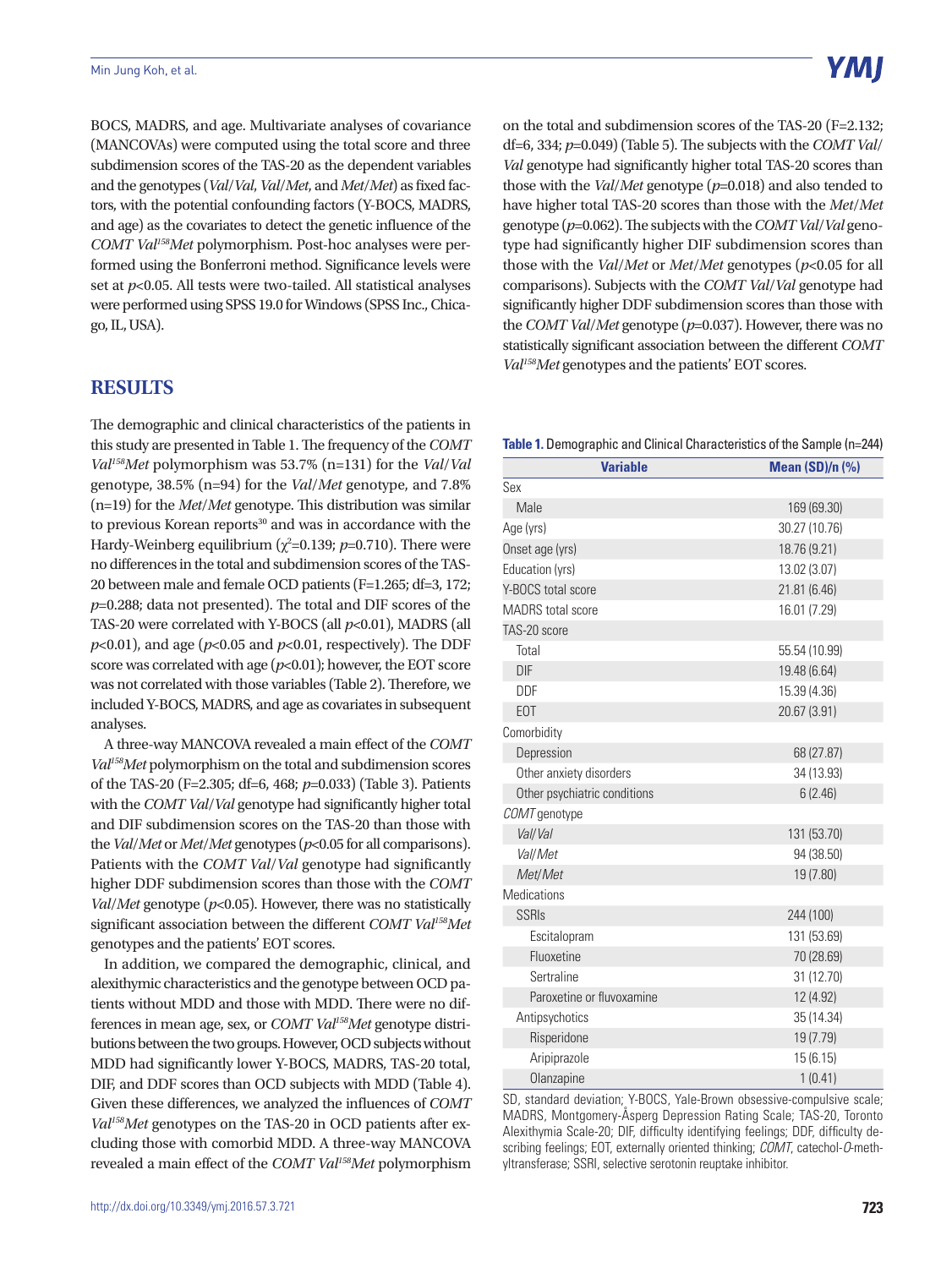**Table 2.** Correlation among TAS-20 Total and Subdimension Scores, Y-BOCS, MADRS, Age, and Sex

| . .              |                                  |                      |                      |                       |
|------------------|----------------------------------|----------------------|----------------------|-----------------------|
| E <sub>0</sub> T | <b>TAS-20 total</b>              | <b>Y-BOCS</b>        | <b>MADRS</b>         | Age                   |
| $-0.047$         | 0.838 <sup>†</sup>               | $0.179^{t}$          | $0.343$ <sup>t</sup> | $-0.201$ <sup>t</sup> |
| $0.238^{+}$      | 0.863 <sup>†</sup>               | 0.063                | 0.322                | $-0.154*$             |
|                  | $0.423^{+}$                      | 0.093                | 0.019                | 0.091                 |
|                  |                                  | $0.167$ <sup>t</sup> | $0.342^{\dagger}$    | $-0.150*$             |
|                  |                                  |                      | 0.336 <sup>†</sup>   | $-0.035$              |
|                  |                                  |                      |                      | $-0.043$              |
|                  | <b>DDF</b><br>0.631 <sup>†</sup> |                      |                      |                       |

TAS-20, Toronto Alexithymia Scale-20; DIF, difficulty identifying feelings; DDF, difficulty describing feelings; EOT, externally oriented thinking; Y-BOCS, Yale-Brown obsessive-compulsive scale; MADRS, Montgomery-Åsperg Depression Rating Scale.

\**p*<0.05, † *p*<0.01.

#### **Table 3.** TAS-20 Total and Subdimension Scores According to *COMT Val158Met* Genotype

|                | <b>Genotype</b>     |                                                   |                    |       |                |                             |
|----------------|---------------------|---------------------------------------------------|--------------------|-------|----------------|-----------------------------|
| <b>MANCOVA</b> | a. $Val/Val(n=131)$ | b. $Val/Met(n=94)$                                | c. $MetMet$ (n=19) |       | <i>p</i> value | Post-hoc ( <i>p</i> value)  |
|                |                     | Hotelling's trace F=2.305, df (6, 468), $p=0.033$ |                    |       |                |                             |
| DIF            | $20.79 + 6.61$      | $18.22 + 6.60$                                    | $16.74 + 5.04$     | 5.736 | 0.004          | $a>b(0.031)$ , $a>c(0.021)$ |
| <b>DDF</b>     | $16.21 + 4.32$      | $14.56 + 4.42$                                    | $13.84 \pm 3.20$   | 4.444 | 0.013          | a>b(0.037)                  |
| EOT            | $20.89 + 4.07$      | $20.34 + 3.77$                                    | $20.79 + 3.63$     | 0.575 | 0.564          | ۰                           |
| Total          | 57.88±11.18         | $53.13 \pm 10.40$                                 | $51.37 \pm 8.88$   | 6.346 | 0.002          | $a>b(0.009)$ , $a>c(0.032)$ |

TAS-20, Toronto Alexithymia Scale-20; DIF, difficulty identifying feelings; DDF, difficulty describing feelings; EOT, externally oriented thinking; MANCOVA, multivariate analysis of covariance (covariates: Y-BOCS, MADRS, age); Y-BOCS, Yale-Brown obsessive-compulsive scale; MADRS, Montgomery-Åsperg Depression Rating Scale; *COMT*, catechol-*O*-methyltransferase.

Post-hoc (Bonferroni method). Results are presented as mean±SD.

#### **Table 4.** Demographic Data, Y-BOCS, MADRS, TAS-20, and *COMT Val158Met* Genotype Distribution between OCD without MDD and OCD with MDD

|                      | Mean $(SD)/n$ $(\%)$           |                            |            |           |  |
|----------------------|--------------------------------|----------------------------|------------|-----------|--|
|                      | <b>OCD</b> without MDD (n=176) | <b>OCD</b> with MDD (n=68) | $t/\chi^2$ | $p$ value |  |
| Age (yrs)            | 30.28±10.98                    | $30.24 + 10.25$            | 0.026      | 0.979     |  |
|                      | Male 118 (67.0%)               | Male 51 (75.0%)            | 1.458      |           |  |
| Sex                  | Female 58 (33.0%)              | Female 17 (25.0%)          |            | 0.227     |  |
| Y-BOCS score         | $20.80 \pm 6.18$               | $24.43 \pm 6.45$           | $-4.064$   | < 0.001   |  |
| <b>MADRS</b> score   | 12.43±4.66                     | $25.26 \pm 3.96$           | $-20.070$  | < 0.001   |  |
| TAS-20 score         |                                |                            |            |           |  |
| Total                | 53.28±10.59                    | $61.40 \pm 9.84$           | $-5.475$   | < 0.001   |  |
| DIF                  | 18.17±6.34                     | 22.88±6.21                 | $-5.232$   | < 0.001   |  |
| <b>DDF</b>           | $14.51 \pm 4.11$               | 17.66±4.19                 | $-5.339$   | < 0.001   |  |
| EOT                  | $20.60 \pm 3.93$               | $20.85 \pm 3.90$           | $-0.447$   | 0.656     |  |
|                      | Vall Val 88 (50.0%)            | Vall Val 43 (63.2%)        |            |           |  |
| <i>COMT</i> genotype | Val/Met 73 (41.5%)             | Val/Met 21 (30.9%)         | 3.469      | 0.176     |  |
|                      | <i>Met/Met</i> 15 (8.5%)       | <i>Met/Met</i> 4 (5.9%)    |            |           |  |

SD, standard deviation; Y-BOCS, Yale-Brown obsessive-compulsive scale; MADRS, Montgomery-Åsperg Depression Rating Scale; TAS-20, Toronto Alexithymia Scale-20; DIF, difficulty identifying feelings; DDF, difficulty describing feelings; EOT, externally oriented thinking; *COMT*, catechol-*O*-methyltransferase; OCD, obsessive-compulsive disorder; MDD, major depressive disorder.

| Table 5. TAS-20 Total and Subdimension Scores According to <i>COMT Val<sup>rss</sup>Met</i> Genotype in OCD Subjects without Comorbid Major Depressive Disorders |  |  |
|------------------------------------------------------------------------------------------------------------------------------------------------------------------|--|--|
|                                                                                                                                                                  |  |  |

|                | <b>Genotype</b>    |                                                      |                    |       |                |                             |
|----------------|--------------------|------------------------------------------------------|--------------------|-------|----------------|-----------------------------|
| <b>MANCOVA</b> | a. $Val/Val(n=88)$ | b. $Val/Met(n=73)$                                   | c. $MetMet$ (n=15) |       | <i>p</i> value | Post-hoc $(p$ value)        |
|                |                    | Hotelling's trace F=2.132, df $(6, 334)$ , $p=0.049$ |                    |       |                |                             |
| DIF            | $19.72 + 6.58$     | $16.85 + 5.97$                                       | $15.53 + 4.27$     | 5.953 | 0.003          | $a>b(0.013)$ , $a>c(0.034)$ |
| <b>DDF</b>     | $15.38 + 4.21$     | $13.73 + 3.96$                                       | $13.27 + 3.37$     | 3.968 | 0.021          | $a$ (0.037)                 |
| EOT            | $20.67 + 4.20$     | $20.52 + 3.60$                                       | $20.53 + 4.03$     | 0.049 | 0.952          | $\overline{\phantom{a}}$    |
| Total          | 55.76±11.36        | $51.09 \pm 9.31$                                     | $49.33 \pm 8.55$   | 5.296 | 0.006          | $a>b(0.018)$ , $a>c(0.062)$ |

TAS-20, Toronto Alexithymia Scale-20; DIF, difficulty identifying feelings; DDF, difficulty describing feelings; EOT, externally oriented thinking; MANCOVA, multivariate analysis of covariance (covariates: Y-BOCS, MADRS, age); Y-BOCS, Yale-Brown obsessive-compulsive scale; MADRS, Montgomery-Åsperg Depression Rating Scale; *COMT*, catechol-*O*-methyltransferase; OCD, obsessive-compulsive disorder*.* 

Post-hoc (Bonferroni method). Results are presented as mean±SD.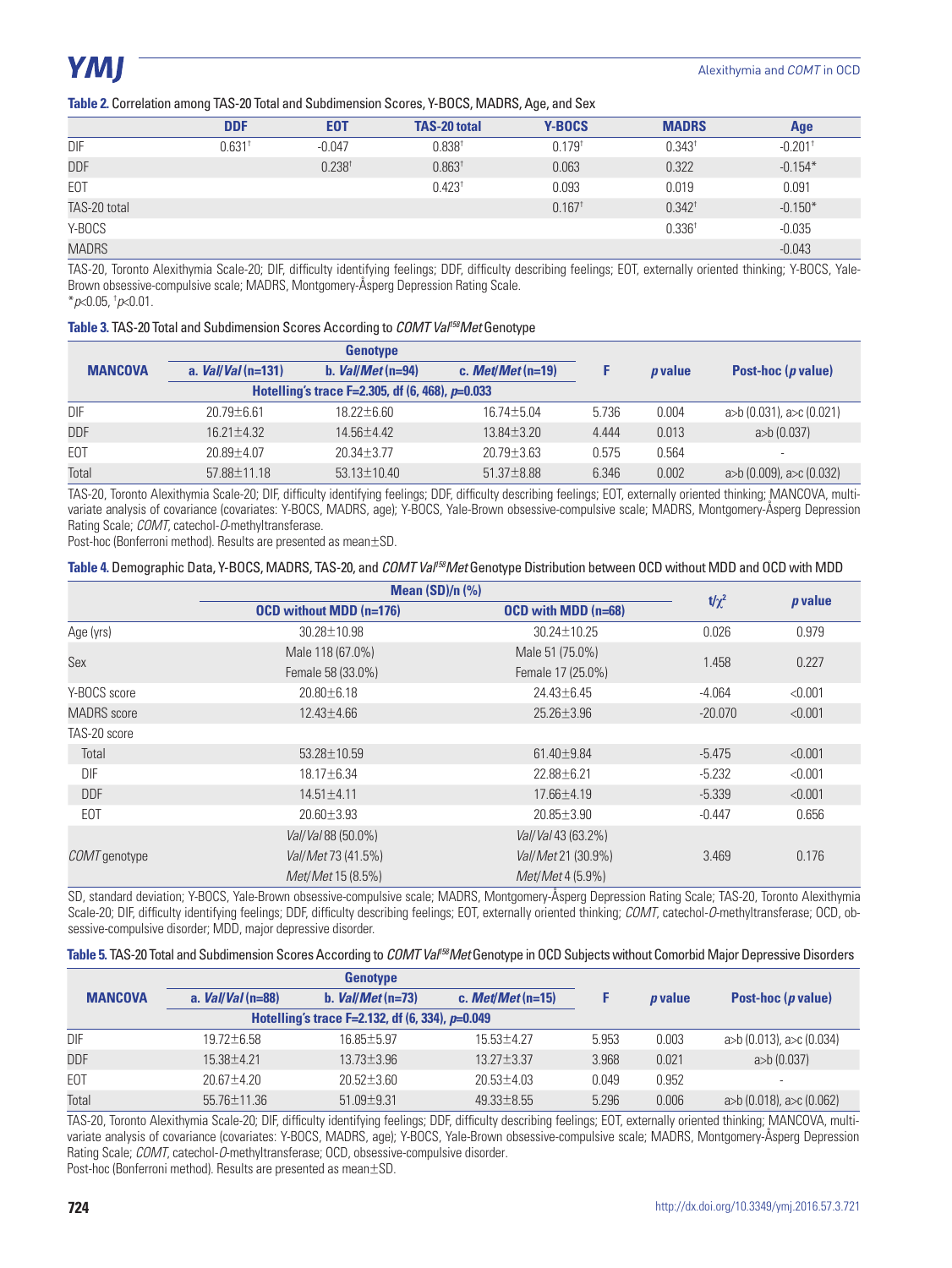The present study investigated the influence of the *COMT Val158 Met* polymorphism on alexithymia in patients with OCD. We found that patients with the *Val*/*Val* genotype had significantly higher alexithymia than those with the *Val*/*Met* or *Met*/*Met* genotypes. These results remained significant after excluding patients with comorbid MDD.

To date, only a small number of studies on the association between alexithymia and the *COMT* gene exist. Similar to our study, Ham, et al.<sup>22</sup> found that healthy Korean subjects with the *Val*/*Val* genotype of the *COMT Val158Met* polymorphism had significantly higher TAS-20 total scores than those with the *Val*/ *Met* or *Met*/*Met* genotypes. Although the differences between genotypes for each of the subdimension scores (DIF, DDF, and EOT) did not reach statistical significance, subjects with the *Val*/*Val* genotype seemed to have higher DIF, DDF, and EOT scores with an effect size of 0.2–0.8, suggesting that the reason statistical differences were not found might have been due to the limited sample size and variance. Hermes, et al.<sup>23</sup> also investigated the association between the *COMT Val158Met* polymorphism and alexithymia in 120 healthy students and 120 patients with mental disorders. Unlike our study, the authors of this previous study did not find any differences in the total or subdimension scores on the TAS-20 between the different *COMT Val158Met* genotypes in either group. However, this previous study and our study had several significant differences. First, the genotype distributions of the *COMT Val158Met* polymorphism between the two studies were different (*Val*/*Val*: 53.7%, *Val*/*Met*: 38.5%, and *Met*/*Met*: 7.8% in our sample vs. *Val*/*Val*: 21.6%, *Val*/*Met*: 52.1%, and *Met*/*Met*: 26.3% in their sample). Second, our sample consisted of only patients with OCD, whereas their study was performed in healthy controls and in patients with heterogeneous psychiatric conditions. Third, the ethnical, cultural, and geographical backgrounds of the participants differed between the two studies. Although the exact reasons for the discrepancies between the results of this previous study and those of our own are unclear, the abovementioned factors likely played a significant role.

As *COMT* is a critical determinant of prefrontal DA flux, our results showing higher alexithymia in patients with the *Val*/*Val* genotype (higher *COMT* activity) suggest that lower DA levels in the prefrontal cortex are linked to more alexithymic traits. There are several lines of evidence supporting an association between DA transmission in the prefrontal cortex and alexithymia. Walter, et al.<sup>13</sup> reported the influence of two DA-relevant genetic polymorphisms [*BDNF* and DRD2 ankyrin repeat and kinase domain containing 1 (*ANNK1*)] on alexithymia. In their study, *BDNF 66Met*+/*DRD2 ANNK1 A1*+carriers had the highest TAS-20 total scores, as well as the highest DIF subdimension scores. They suggested that the less-activated dopaminergic pathway in the *BDNF 66Met*+/*DRD2 ANNK1 A1*+carriers might lead to reduced activation of the ACC via the mesocortical dopaminergic pathway, which in turn may lead to impaired monitoring functions and deficient conscious emotional awareness. Additionally, in Parkinson's disease, reduced nigrostriatal and prefrontal DA transmission produces alexithymic characteristics such as numbness in affect, reduced motivation, and difficulties recognizing emotional expressions.<sup>31</sup> Furthermore, depleted DA in the ACC or orbitofrontal cortex may underline both the cognitive and emotional manifestations of alexithymia in Parkinson's disease.<sup>31</sup>

Contrary to the significant associations identified between genotypes and DIF and DDF scores, we did not find any association between EOT scores and the *COMT Val158Met* polymorphism. In our study, compared to patients with the *Val*/*Met* or *Met*/*Met* genotypes, patients with the *Val*/*Val* genotype of the *COMT Val158Met* polymorphism had greater difficulty in identifying their feelings and differentiating between feelings and bodily sensations (DIF). We also found that patients with the *Val*/*Val* genotype had more difficulty describing their feelings (DDF) yet had externally oriented feelings (EOT) that were highly similar to those of patients with the *Val*/*Met* or *Met*/*Met* genotype. Although there is some debate over this issue, items from the DIF and DDF subdimensions of the TAS-20 may constitute a single factor, with items from the EOT subdimension being loaded on a different factor.<sup>32</sup> Unlike DIF or DDF, EOT does not seem to be associated with psychopathology. In contrast to DIF or DDF, there was no association between EOT and negative affect.33 EOT differs from DIF and DDF in that it is not an emotional deficit, but is instead a thinking style that de-emphasizes emotion.<sup>34</sup> Henry, et al.<sup>35</sup> insisted that EOT may be separate from the alexithymic construct as it reflects a style of avoiding introspective thought rather than specifically measuring alexithymia. Another possible reason for the lack of association between *COMT* genotypes and EOT might be related to the poor psychometric properties of the EOT subdimension. In fact, this subdimension often showed low internal consistency, possibly due to response style effects, as it has four negatively keyed items.36 For any variable, poor measurement reliability reduces the possibility of detecting an association with another variable.

It has been hypothesized that both cognitive and emotional processing depend on DA modulation, though at different points on the inverted-U function that relates DA tuning to performance. Accordingly, if cognitive processing is optimized, emotional processing may become inefficient and vice versa. In fact, a number of studies have reported that the *Met* allele of the *COMT Val158Met* polymorphism, which results in higher DA levels in the prefrontal cortex, is associated with better cognitive processing yet worse emotional processing.37 Therefore, the results of our study demonstrating higher DIF and DDF scores in patients with the *Val*/*Val* genotype suggest that these two subdimensions of the TAS-20 rely on cognitive processes rather than on emotional processes. Several recent studies have indicated that there are cognitive and affective dimensions of alexi-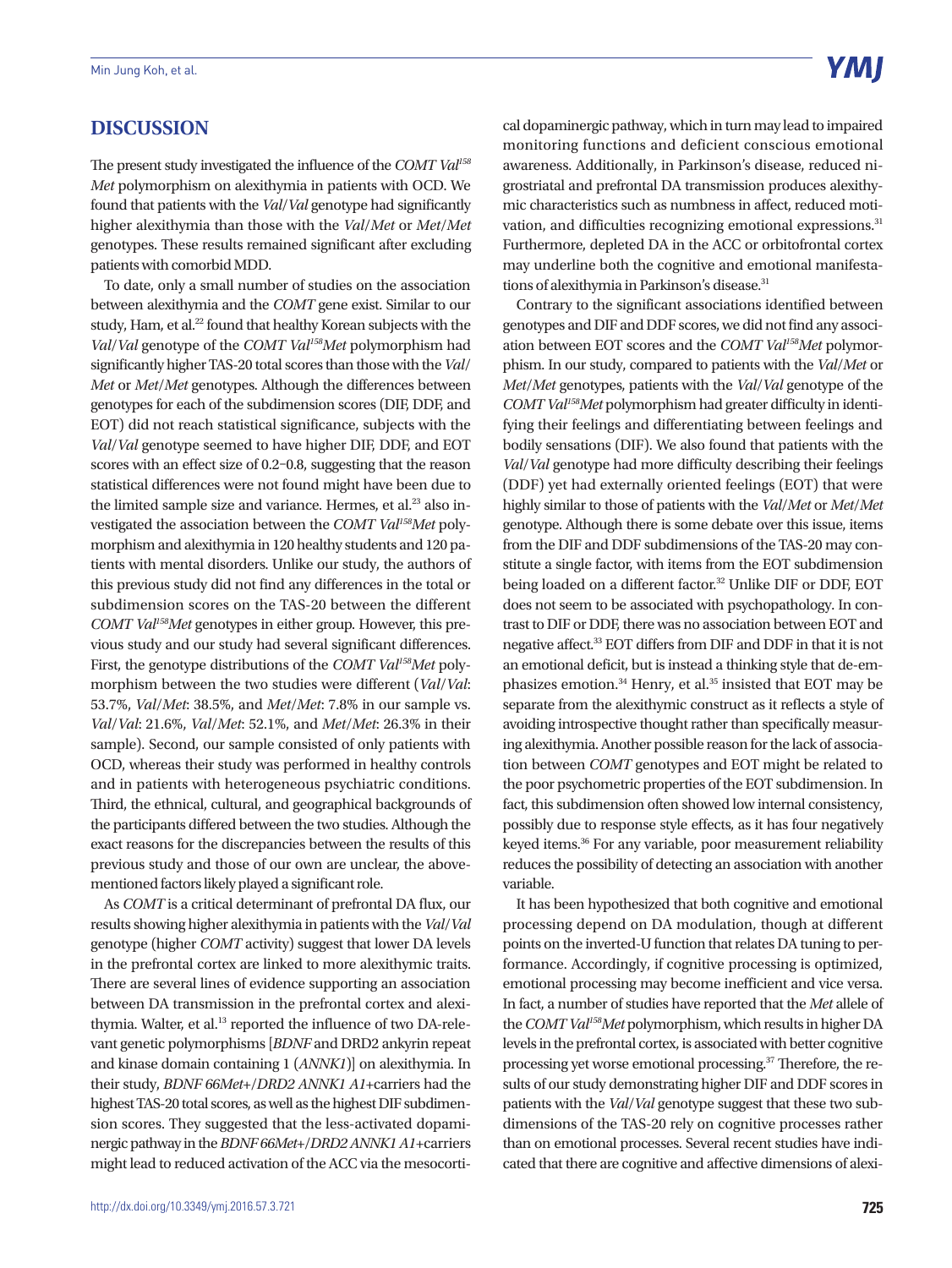# **YMI**

thymia and that each dimension might have different underlying neural correlates.<sup>38</sup> Moreover, the TAS-20 is known to assess the cognitive component, which refers to the processing of emotions at the cognitive level and comprises a limited ability to identify, verbalize, and analyze one's feelings;<sup>35</sup> as such, it is not a good representation of the emotional component.39

The present study had several limitations. First, the TAS-20 used in this study was a self-report questionnaire and was not an observer-based interview. Although the TAS-20 is widely used and shows positive correlations with clinician rating scales of alexithymia,25,26 future studies that combine this self-report questionnaire with an observer-based alexithymia interview should be conducted. Second, all of the patients were taking various selective serotonin reuptake inhibitors (SSRIs), and certain patients were also taking second-generation antipsychotics when they were enrolled, which may have had confounding effects on our results. To rule out these potential confounding effects, further research involving drug-naïve or drug-free OCD patients is warranted.

Finally, we only investigated one well-known single nucleotide polymorphism of the *COMT* gene. However, due to the complex features of alexithymia, many genetic variants and/or interactions between multiple genes may underlie this trait.

In conclusion, a genetic variant of the *COMT* gene may influence alexithymic traits in patients with OCD. The *Val*/*Val* genotype of the *COMT Val158Met* polymorphism might predict several alexithymic traits such as DIF and DDF. To confirm the influence that the *COMT* gene has on alexithymic traits, further investigations using both self-report and clinician-administered rating scales for alexithymia in a large number of subjects with other psychiatric illnesses and normal populations are warranted.

# **ACKNOWLEDGEMENTS**

This work was supported by the Choi Shin-Hai Neuropsychiatry Research Fund (2013) from the Korean Neuropsychiatric Research Foundation. All authors declare that they have no competing interests.

# **REFERENCES**

- 1. Taylor GJ. Recent developments in alexithymia theory and research. Can J Psychiatry 2000;45:134-42.
- 2. Kooiman CG, Spinhoven P, Trijsburg RW. The assessment of alexithymia: a critical review of the literature and a psychometric study of the Toronto Alexithymia Scale-20. J Psychosom Res 2002;53: 1083-90.
- 3. Kang JI, Namkoong K, Yoo SW, Jhung K, Kim SJ. Abnormalities of emotional awareness and perception in patients with obsessivecompulsive disorder. J Affect Disord 2012;141:286-93.
- 4. De Berardis D, Campanella D, Gambi F, Sepede G, Salini G, Carano A, et al. Insight and alexithymia in adult outpatients with obsessivecompulsive disorder. Eur Arch Psychiatry Clin Neurosci 2005;255: 350-8.
- 5. Roh D, Kim WJ, Kim CH. Alexithymia in obsessive-compulsive disorder: clinical correlates and symptom dimensions. J Nerv Ment Dis 2011;199:690-5.
- 6. De Berardis D, Serroni N, Marini S, Rapini G, Carano A, Valchera A, et al. Alexithymia, suicidal ideation, and serum lipid levels among drug-naïve outpatients with obsessive-compulsive disorder. Rev Bras Psiquiatr 2014;36:125-30.
- 7. Jongen S, Axmacher N, Kremers NA, Hoffmann H, Limbrecht-Ecklundt K, Traue HC, et al. An investigation of facial emotion recognition impairments in alexithymia and its neural correlates. Behav Brain Res 2014;271:129-39.
- 8. Grabe HJ, Ruhrmann S, Ettelt S, Muller A, Buhtz F, Hochrein A, et al. Alexithymia in obsessive-compulsive disorder - results from a family study. Psychother Psychosom 2006;75:312-8.
- 9. Jørgensen MM, Zachariae R, Skytthe A, Kyvik K. Genetic and environmental factors in alexithymia: a population-based study of 8,785 Danish twin pairs. Psychother Psychosom 2007;76:369-75.
- 10. Picardi A, Fagnani C, Gigantesco A, Toccaceli V, Lega I, Stazi MA. Genetic influences on alexithymia and their relationship with depressive symptoms. J Psychosom Res 2011;71:256-63.
- 11. Baughman HM, Schermer JA, Veselka L, Harris J, Vernon PA. A behavior genetic analysis of trait emotional intelligence and alexithymia: a replication. Twin Res Hum Genet 2013;16:554-9.
- 12. Kano M, Mizuno T, Kawano Y, Aoki M, Kanazawa M, Fukudo S. Serotonin transporter gene promoter polymorphism and alexithymia. Neuropsychobiology 2012;65:76-82.
- 13. Walter NT, Montag C, Markett SA, Reuter M. Interaction effect of functional variants of the BDNF and DRD2/ANKK1 gene is associated with alexithymia in healthy human subjects. Psychosom Med 2011;73:23-8.
- 14. Kano M, Fukudo S. The alexithymic brain: the neural pathways linking alexithymia to physical disorders. Biopsychosoc Med 2013; 7:1.
- 15. Nieoullon A, Coquerel A. Dopamine: a key regulator to adapt action, emotion, motivation and cognition. Curr Opin Neurol 2003;16 Suppl 2:S3-9.
- 16. Matsumoto M, Weickert CS, Akil M, Lipska BK, Hyde TM, Herman MM, et al. Catechol O-methyltransferase mRNA expression in human and rat brain: evidence for a role in cortical neuronal function. Neuroscience 2003;116:127-37.
- 17. Lachman HM, Papolos DF, Saito T, Yu YM, Szumlanski CL, Weinshilboum RM. Human catechol-O-methyltransferase pharmacogenetics: description of a functional polymorphism and its potential application to neuropsychiatric disorders. Pharmacogenetics 1996;6:243-50.
- 18. Opmeer EM, Kortekaas R, van Tol MJ, van der Wee NJ, Woudstra S, van Buchem MA, et al. Influence of COMT val158met genotype on the depressed brain during emotional processing and working memory. PLoS One 2013;8:e73290.
- 19. Bevilacqua L, Goldman D. Genetics of emotion. Trends Cogn Sci 2011;15:401-8.
- 20. Aleman A, Swart M, van Rijn S. Brain imaging, genetics and emotion. Biol Psychol 2008;79:58-69.
- 21. Koh MJ, Kim W, Kang JI, Namkoong K, Kim SJ. Lack of Association between Oxytocin Receptor (OXTR) Gene Polymorphisms and Alexithymia: Evidence from Patients with Obsessive-Compulsive Disorder. PLoS One 2015;10:e0143168.
- 22. Ham BJ, Lee MS, Lee YM, Kim MK, Choi MJ, Oh KS, et al. Association between the catechol O-methyltransferase Val108/158Met polymorphism and alexithymia. Neuropsychobiology 2005;52:151-4.
- 23. Hermes S, Hennig J, Stingl M, Leichsenring F, Leweke F. [No association between catechol-O-methyltransferase val158met polymorphism and alexithymia]. Z Psychosom Med Psychother 2011;57:51-61.